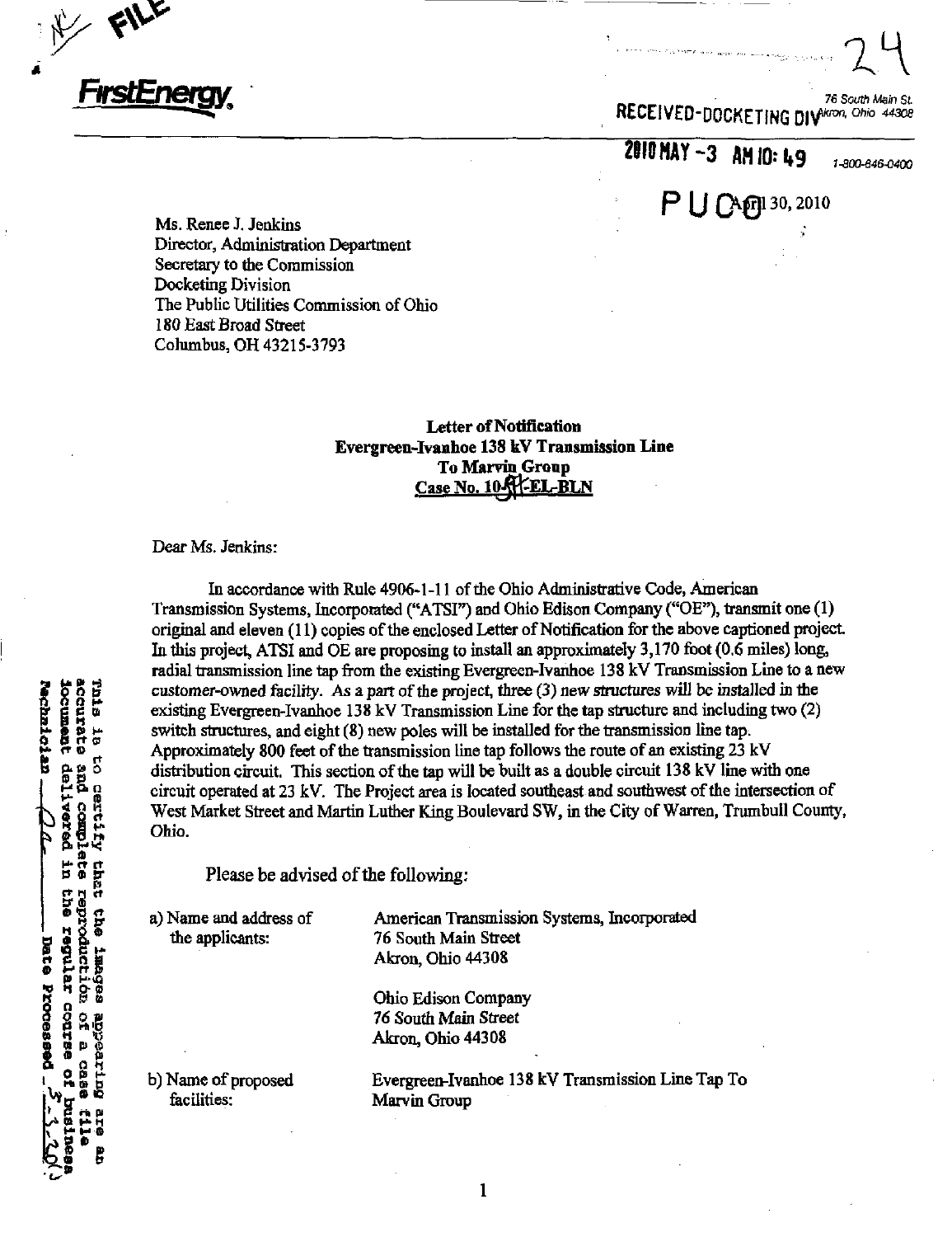Ms. Renee J. Jenkins/ Docketing April 30, 2010

c) Location of proposed The Project area is located southeast of the intersection of facilities: West Market Street and Martin Luther King Boulevard SW, in the City of Warren, Trumbull County, Ohio. d) Description of proposed facilities: The Project involves installing an approximately 3,170 foot  $(0.6 \text{ miles})$  long, radial transmission line tap from the existing Evergreen-Ivanhoe 138 kV Transmission Line to a new customer-owned facitity. As a part of the project, three (3) new poles will be installed in the existing Evergreen-Ivanhoe 138 kV Transmission Line for the tap structure and including two (2) switch structures, and eight (8) new poles will be installed for the transmission lme tap. Approximately 800 feet of the transmission line tap follows the route of an existing 23 kV distribution circuit. This section of the tap will be built as a double circuit 138 kV line with one circuit operated at  $23$  kV. e) Applicant's representative: Scott M. Humphrys, Associate Distribution Specialist Energy Delivery Transmission and Substation Design FirstEnergy Service Company 76 South Main Street Akron, OH 44308-1890

After docketing this filing, please retum one tune-stamped copy of the Letter of Notification for our records to us in the enclosed envelope. We have provided a copy of the Letter of Notification by certified mail, with retum receipt requested, to each official of the political subdivisions immediately affected by the proposed project as listed in the attached Exhibit 1. Copies of the transmittal letters addressed to the local government representatives of the City of Warren, and Trumbull County, are enclosed for your file.

Should the Ohio Power Siting Board desire further information or discussion of this submittal, please contact me at (330) 384-2526.

Sincerely,

Scott M. Humphrys Associate Distribution Specialist Energy Detivery Transmission and Substation Design FirstEnergy Service Company

Attachments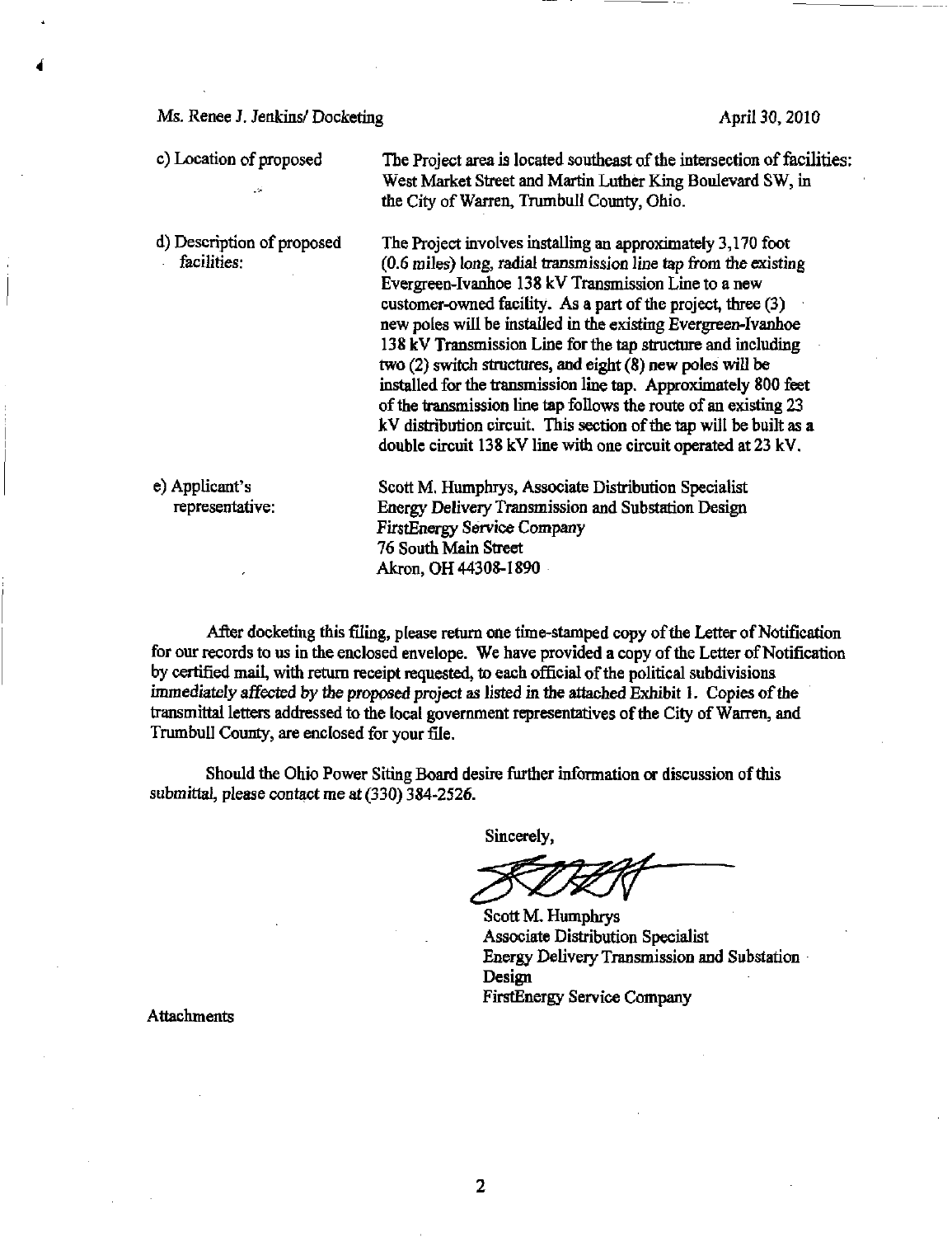# AMERICAN TRANSMISSION SYSTEMS, INCORPORATED AND OHIO EDISON COMPANY, SUBSIDIARIES OF FIRSTENERGY CORP.

# LETTER OF NOTIFICATION

EVERGREEN-IVANHOE 138 kV TRANSMISSION LINE TAP TO MARVIN GROUP

OPSB CASE NO.: 10 SILEL-BLN

April 30,2010

American Transmission Systems, Incorporated 76 South Main Street Akron, Ohio 44308 and Ohio Edison Company 76 South Main Street Akron, Ohio 44308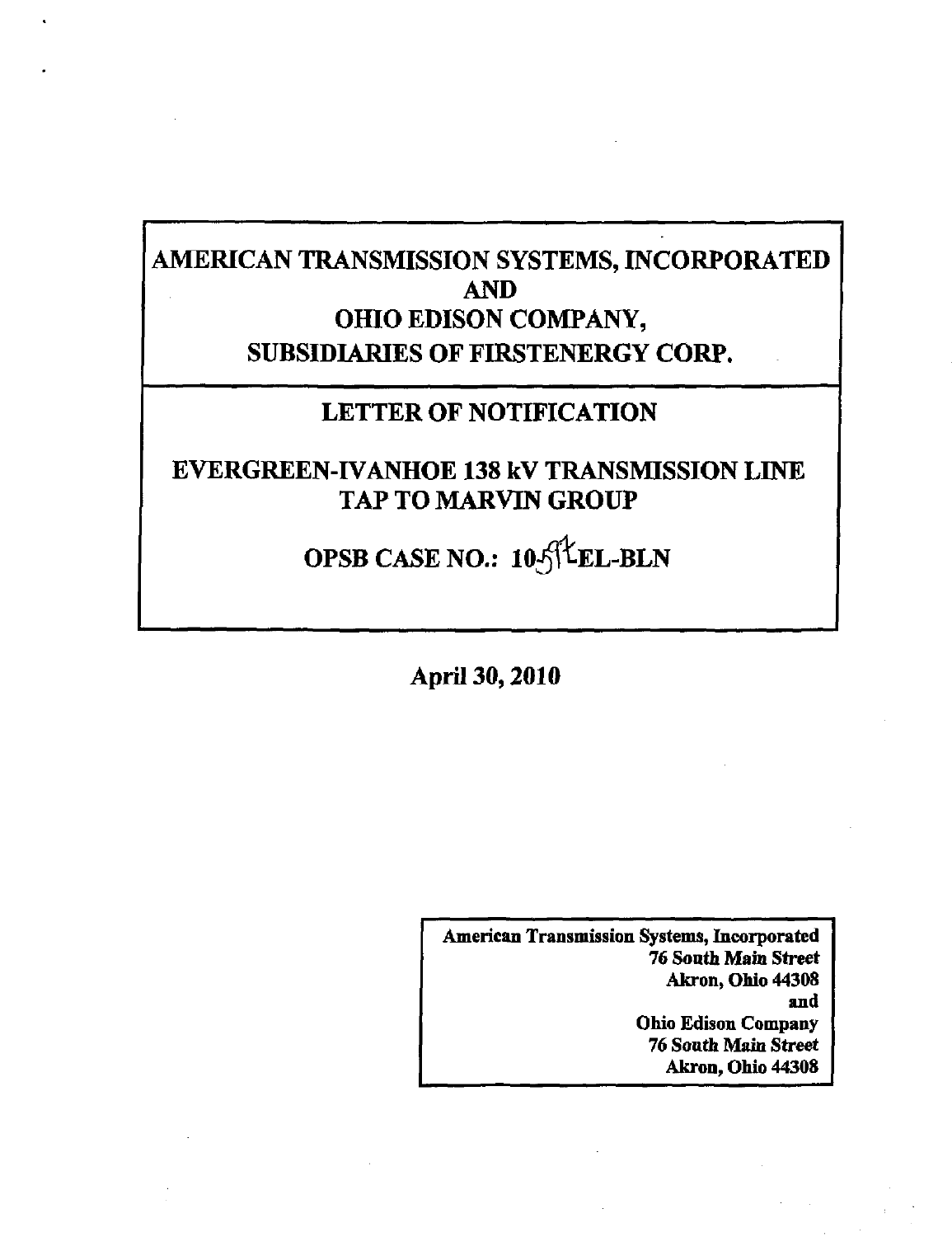# LETTER OF NOTIFICATION EVERGREEN-IVANHOE 138 kV TRANSMISSION LINE TAP TO MARVIN GROUP

The following information is being provided in accordance with the procedures delineated in Ohio Administrative Code Section 4906-11-01: Letter of Notification Requirements of the Rules and Regulations of the Ohio Power Siting Board.

# $4906-11-01$  (B): General Information

# $4906-11-01$  (B) (1) a : Name and Reference Number

Name of Project: Evergreen-Ivanhoe 138 kV Transmission Line Tap to Marvin Group Project ("Project").

2010 LTFR Reference: This Project is not identified in FirstEnergy Corp.'s 2010 Electric Long-Term Forecast Report ("LTFR") submitted to the Public Utility Commission of Ohio in Case Number 10-0504-EL-FOR.

# $4906-11-01$  (B) (1) b : Brief Description of Project

In this Project, American Transmission Systems, Incorporated ("ATSI") and the Ohio Edison Company ("Ohio Edison"), subsidiaries of FirstEnergy Corp., are proposing to install an approximately 3,170 foot (0.6 miles) long, radial transmission line tap from the existing Evergreen-Ivanhoe 138 kV Transmission Line to a new customer-owned facility.

The new transmission line construction will extend from the existing Evergreen-Ivanhoe 138 kV transmission line to a new customer owned substation. As a part of the project, three (3) new structures will be installed in the existing Evergreen-Ivanhoe 138 kV Transmission Line for the tap structure and mcluding two (2) switch structures, and eight (8) new poles will be installed for the transmission line tap.

 $\mathbf{1}$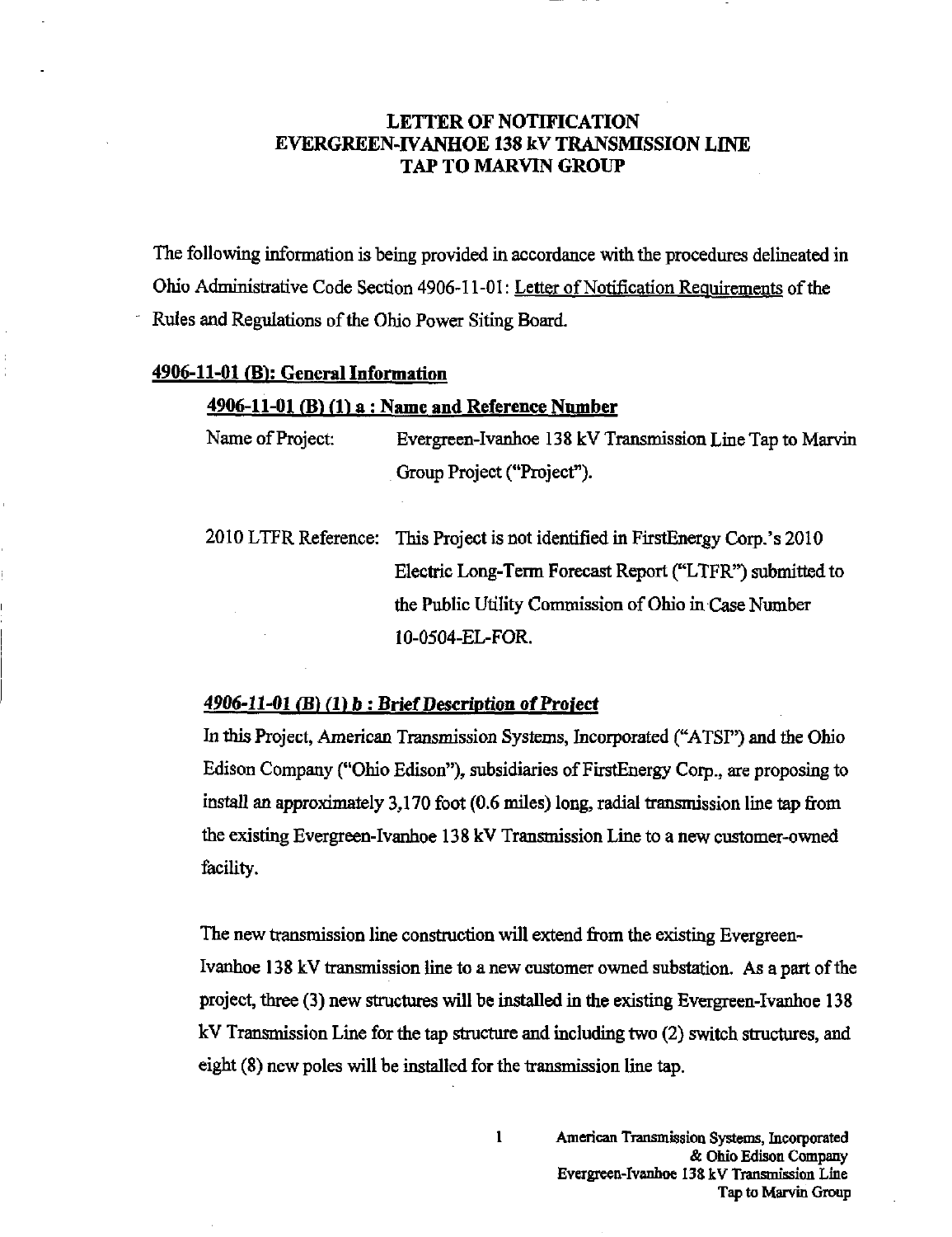The tap structure, which is approximately 200 feet (.03 mile) south of the intersection of the Evergreen-Ivanhoe 138 kV Transmission Line and West Market Street, will be approximately 134 foot tall and is shown in Exhibit 4. The two (2) associated 3-pole switch structures, approximately 450 feet (.08 mile) to the north of the tap and approximately 900 feet (.17 mile) south of the tap, are shown in Exhibit 3. Beginning near the first structure of the transmission line tap, located approximately 350 feet west of the tap structure, and extending for approximately 800 feet westerly, the route of the transmission line tap is adjacent to an existing 23 kV circuit. The distance between the transmission line tap and the 23 kV circuit varies firom approximately 0 to 40 feet. This section of the 23 kV circuit will be relocated to and installed on the structures of the transmission line tap, shown in Exhibit 5, that will be designed and constructed as a double circuit 138 kV transmission line. At the 2-pole light angle structure, shown in Exhibit 7, both the Evergreen-Ivanhoe 138 kV Transmission Line and the existing 23 kV line will separate and the 138 kV transmission line will continue on single circuit structures, shown in Exhibit 7, for approximately 2000 feet (.38 mile) before connecting to a comer dead end pole, shown in Exhibit 9 and then connecting to the customer owned facility. The 23 kV line will continue beyond the 2-pole light angle structure on one (1) single circuit structure, shown in Exhibit 8, for approximately 600 feet (. 11 mile) before connecting to an existing 23 kV steel lattice tower.

ATSI owns the existing Evergreen-Ivanhoe 138 kV transmission line and will own the transmission line tap structures, switch structures and associated hardware. Ohio Edison will own the transmission line tap, and Marvin Group will own the new substation.

The Project area is located southeast and southwest of the intersection of West Market Street and Martin Luther King Boulevard SW, in the City of Warren, Trumbull County, Ohio. The general location of the Project is shown in Exhibit 1, which is a partial copy of the United States Geologic Survey, Mahoning and Trumbull Counties Ohio Quad Map, ID number 41080-B7. Exhibit 2 shows the general layout of the proposed Project.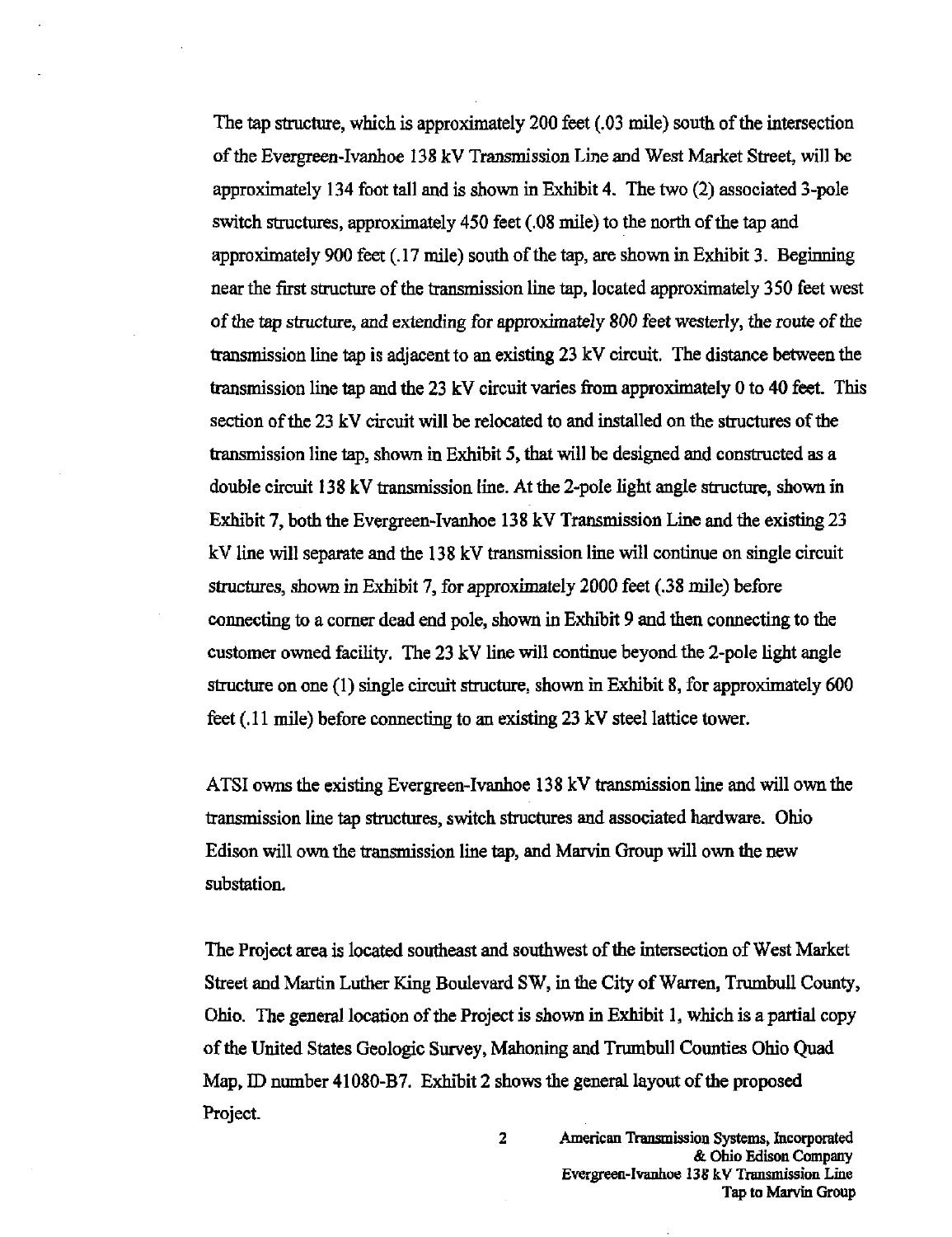# $4906-11-01$  (B) (1) c : Why the Project Meets the Requirements for a Letter of **Notification**

The Project meets the requirements for a Letter of Notification because the Project is within the types of project defined by Item  $(1)(e)$  and  $(6)(a)$  of the Application Requirement Matrix for Electric Power Transmission Lines in Appendix A of 4906-1- 01 of the Ohio Administrative Code. This item states:

(I) Rerouting or extension or new construction of single or multiple circuit electric power transmission line(s) as follows:

(e) Line(s) one hundred twenty-five  $kV$  and above, but less than three hundred  $kV$ , and greater than  $0.2$  miles in length but not greater than two miles in length, and

(6) Upgrading existing line(s) less than one hundred twenty-five kV to a voltage of one hundred twenty-five kVor greater, for a distance of:

(a) Two miles or less.

The proposed Project mcludes installing approximately 3,170 feet (0.6 mile) of 138 kV transmission line involving the upgrade of an existing 23 kV circuit.

# $4906 - 11 - 01$  (B) (2): Need for the Project

The proposed Project is needed to supply a new mdustrial complex to be buih in Wanren, OH. The proposed load, to be used to manufacture customer-engineered welded wire reinforcement used for concrete construction, is estimated at  $5 \text{ mVA}$  (3) mVA of which is resistance welding) up to 9.4 mVA in 5 years, thus needing the 138 kV supply.

# 4906-11-01 (B) (3): Location Relative to Existing or Proposed Lines

The location of the Project relative to existing or proposed transmission lines is shown in the FirstEnergy System Facilities map, included as the last page of Chapter 3 of the confidential portion of the FirstEnergy Corp. 2010 Long-Term Forecast Report submitted to the PUCO in case no. 10-504-EL-FOR under rules  $4901:5-5:04$  (C) of the Ohio Administrative Code. This map shows ATSI's 345 kV and 138 kV transmission 3 American Transmission Systems, Incorporated & Ohio Edison Company

Evergreen-Ivanhoe 138 kV Transmission Line Tap to Marvin Group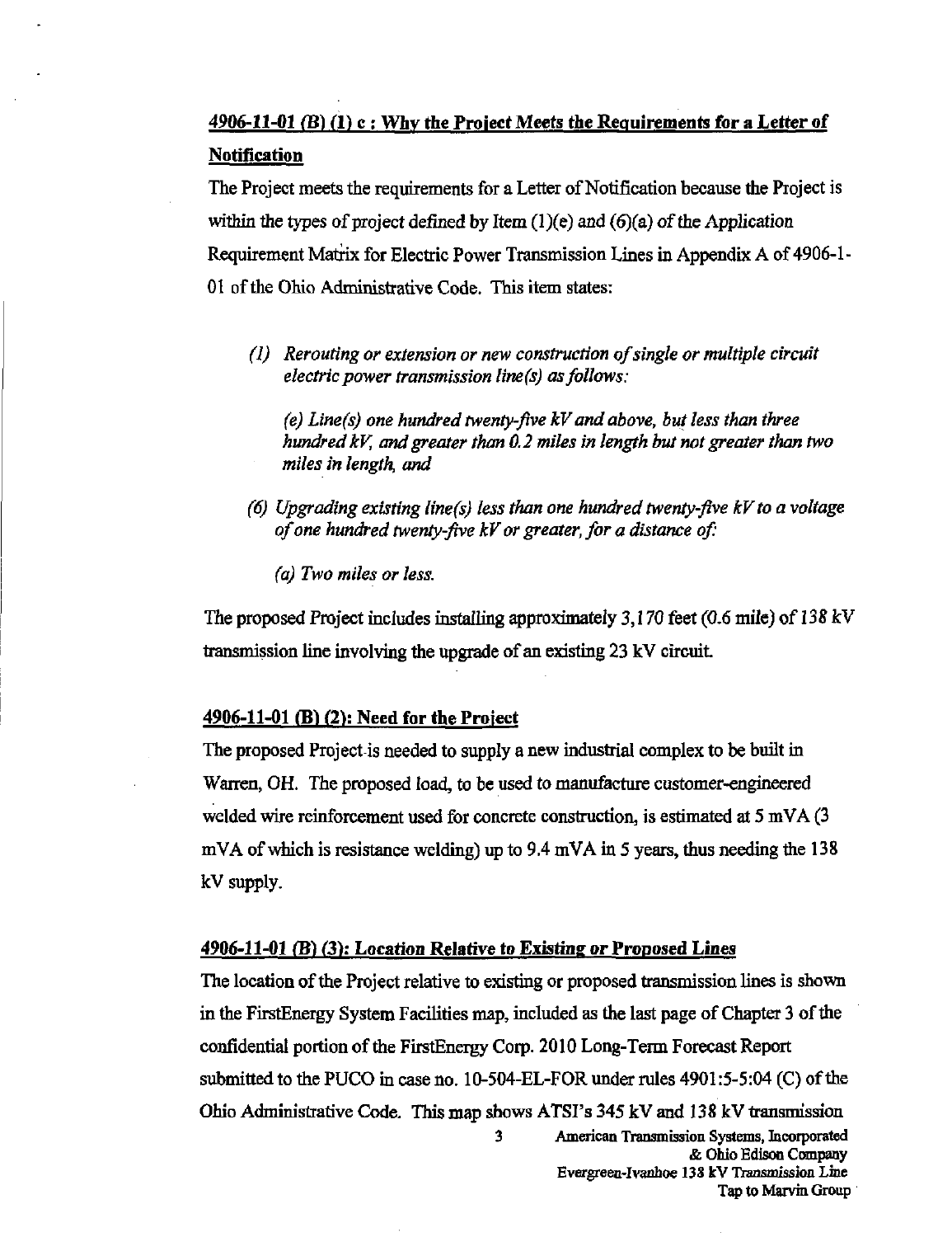lines and transmission substations, including the location of the Evergreen-Ivanhoe 138 kV transmission line. The project area is located approximately  $10\frac{1}{2}$  inches (11 by 17 inch printed version) from the left edge of the map box and  $6\frac{1}{4}$  inches (11 by 17 inch printed version) from the bottom of the map box. The general location of the Project is shown on Exhibit No. 1. The general layout of the Project is shown in Exhibit No. 2.

#### $4906-11-01$  (B) (4): Alternatives Considered

There were no other alternatives considered.

# 4906-11-01 (B) (5): Construction Schedule

Construction on the Project may begin as early as July 2,2010 and is expected to be completed and placed in-service by October 1,2010.

#### $4906-11-01$  (B) (6): Area Map

Exhibit No. 1 is a map depicting the general location of the project site. To locate and view the project site from the Columbus, Ohio area, travel north on Interstate 71 for approximately 100 miles. Take exit 209 to merge onto 1-76 E/US-224 E toward Akron approximately 18.4 miles. Take the exit onto 1-76 E towards Akron for approximately 29.9 miles. Take the exit 48 for OH-225 toward Alliance for approximately 0.3 miles. Turn left at Deerfield Windham Rd/OH-225 N and continue to follow OH-225 N for 5.1 miles. Turn right at OH-5 E/Ravenna Warren Rd and go 9.4 miles. Take the W Market St exit toward Warren then make a slight right at W Market St and continue 1.5 miles. Turn right at Martin Luther King Ave and go about 500 feet. The Project corridor will be on the west side of the road along the railroad tracks.

# 4906-11-01 (B) (7): Property Owner List

The status of easements, options, and/or land use agreements necessary to construct and operate the facility are listed below:

4

| <b>Parcel Number</b> | <b>Property Owner</b>               | <b>Right of Way</b><br><b>Agreement Status</b> |
|----------------------|-------------------------------------|------------------------------------------------|
| 39-074225            | Vaughn E. Sayers                    | <b>Need Easement</b>                           |
| 39-084460            | Cov-Ro Inc.                         | <b>Need Easement</b>                           |
| 39-256500            | Deliverance Temple of The Apostolic | <b>Need Easement</b>                           |

American Transmission Systems, Incorporated & Ohio Edison Company Evergreen-Ivanhoe 138 kV Transmission Line Tap to Marvin Group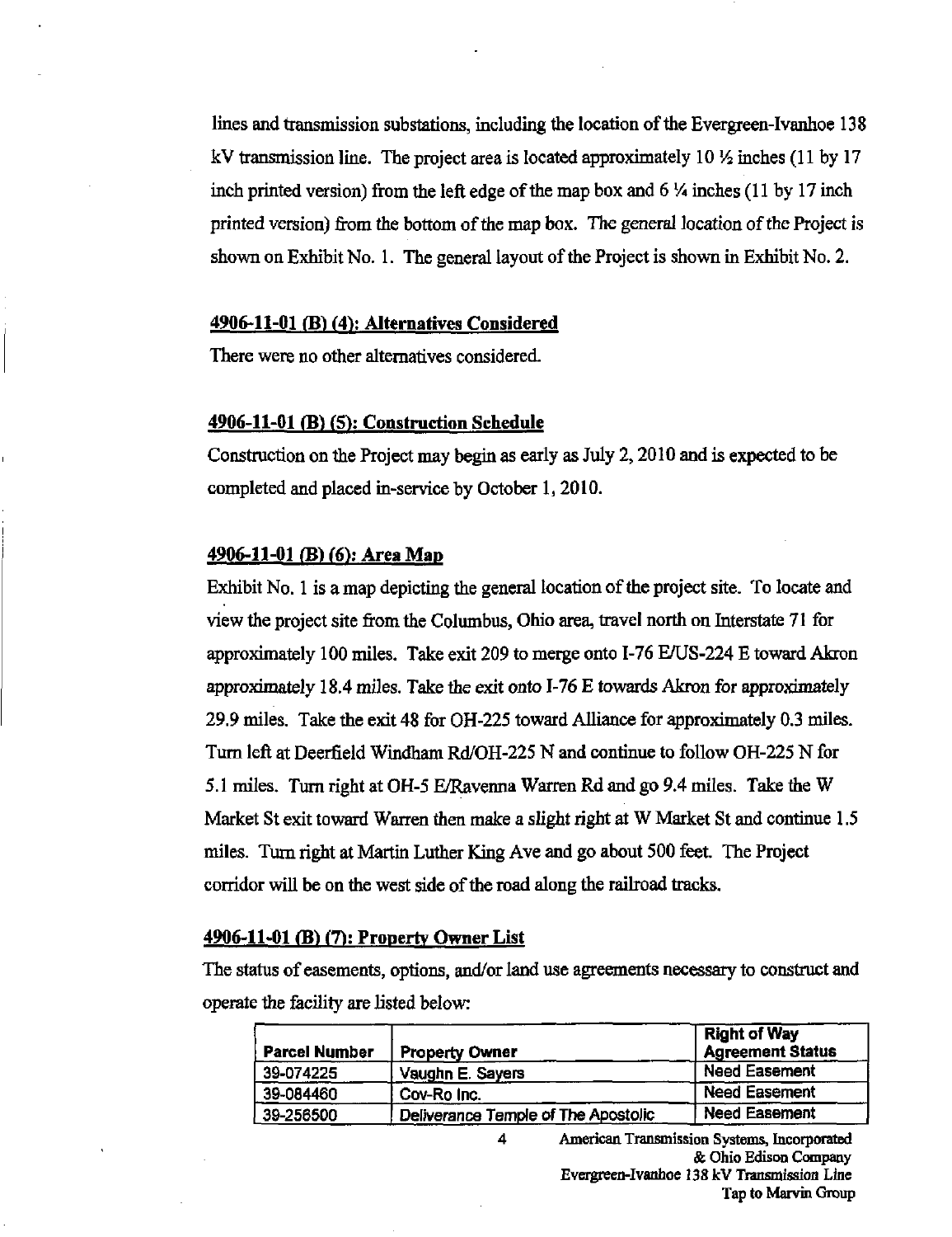|           | Faith, Inc.                                        |                      |
|-----------|----------------------------------------------------|----------------------|
| 39-256510 | North Park Services, L.L.C.                        | <b>Need Easement</b> |
| 39-256520 | North Park Services, L.L.C.                        | <b>Need Easement</b> |
| 39-256550 | Deliverance Temple of The Apostolic<br>Faith, Inc. | <b>Need Easement</b> |
| 39-256560 | Deliverance Temple of The Apostolic<br>Faith, Inc. | <b>Need Easement</b> |
| 39-474487 | Larry A. Gilmore and Shirley I. Gilmore            | <b>Need Easement</b> |
| 39-539166 | James A. Pugh                                      | <b>Need Easement</b> |
| 39-543110 | Van Merksteijn International, Inc.                 | <b>Need Easement</b> |
| 39-568988 | Russel L. Dykes Trustee                            | <b>Need Easement</b> |
| 40-000205 | Laronise, LTD                                      | <b>Need Easement</b> |
| 40-057800 | Ernest F. Brady, Jr.                               | <b>Need Easement</b> |
| 40-057850 | MLK Drive D B L.L.C.                               | <b>Need Easement</b> |
| 40-221151 | Ohio Edison                                        | Fee Owned            |

# 4906-11-01 (C): Technical Features of the Project

# $4906-11-01$  (C) (1): Operating Characteristics

The new transmission line tap will be designed and constructed for 138 kV operation.

The transmission line tap has the following characteristics:

| Voltage:         | 138 kV                                                   |
|------------------|----------------------------------------------------------|
| Conductor:       | 336.4 kcmil 26/7 ACSR                                    |
| Ground Wire:     | 7#8 Alumoweld                                            |
| Insulators:      | Polymer Horizontal Post                                  |
| Structure types: | Exhibit No. 3 - 3-Pole Switch Structure                  |
|                  | Exhibit No. 4 – Tap Structure                            |
|                  | Exhibit No. 5 – Double Circuit Tangent Pole Structure    |
|                  | Exhibit No. 6 – Single Circuit Tangent Pole Structure    |
|                  | Exhibit No. 7 – Double Pole Light Angle Structure        |
|                  | Exhibit No. $8 - 69$ kV Tangent Pole Structure           |
|                  | Exhibit No. 9 – Single Circuit Corner Dead End Structure |

The proposed Project is expected to be located in existing and new easements.

### 4906-11-01 (C) (2) a: Calculated Electric and Magnetic Fields

The following table itemizes the line loading of the transmission tine tap being installed in the proposed Project. The normal line loading of 19.7 amps and emergency line loading of 19.7 amps is based on the maximum load to be served to the customer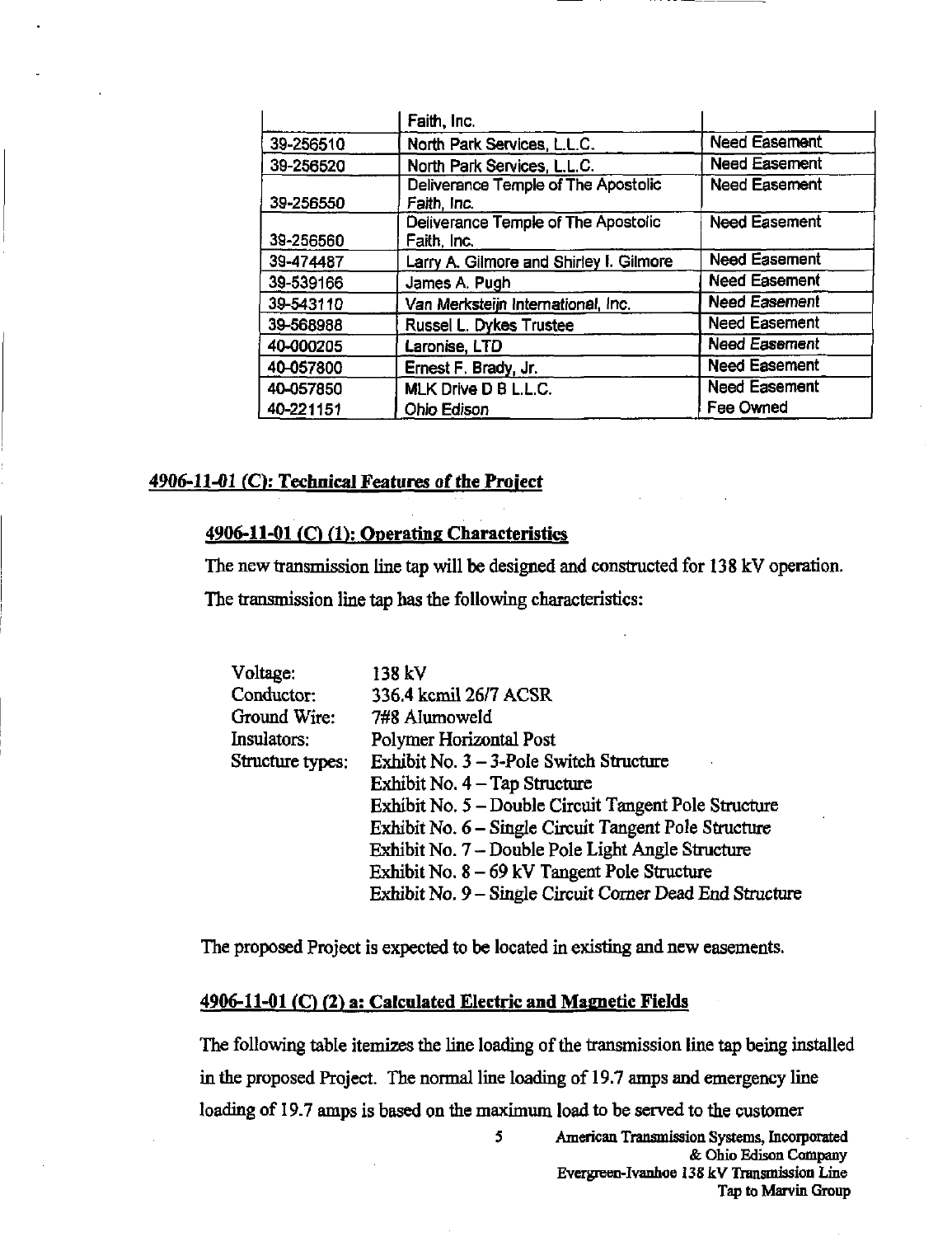ovraed station. The winter rating is based on the continuous maximum conductor ratings (MCR) of the circuits for an ambient temperature of zero degrees centigrade (32) deg. F), wind speed of 1.3 miles per hour, and a circuit design operating temperature of 100 degrees centigrade (212 deg. F).

| Line Name                                                     | <b>Normal Loading</b> | Emergency           | <b>Winter Rating</b> |
|---------------------------------------------------------------|-----------------------|---------------------|----------------------|
|                                                               | Amps                  | <b>Loading Amps</b> | Amps                 |
| Evergreen-Ivanhoe 138 kV Transmission<br>Line to Marvin Group | 19.7                  | 19.7                | 758                  |

The following EMF calculations were performed using the EPRIEXPOCALC program software. This program software assumes the input transmission line configuration is located on flat terrain. Also, a balanced, three-phase circuit loading is assumed for the transmission circuits. The model utilizes the normal, emergency, and winter rating of the transmission line extension. For this model, the 23 kV distribution circuit was not included in the model.

| <b>EMF CALCULATIONS</b>     |                                | <b>Electric Field</b><br>kV/meter | <b>Magnetic Field</b><br>mGauss |
|-----------------------------|--------------------------------|-----------------------------------|---------------------------------|
| <b>Normal</b><br>Loading    | <b>Under Lowest Conductors</b> | 1.63                              | 2.67                            |
|                             | At Right-of-Way Edges          | 0.58/0.42                         | 1.52/1.15                       |
| <b>Emergency</b><br>Loading | <b>Under Lowest Conductors</b> | 1.63                              | 2.67                            |
|                             | At Right-of-Way Edges          | 0.58/0.42                         | 1.52/1.15                       |
| Winter<br>Rating            | <b>Under Lowest Conductors</b> | 1.63                              | 102.78                          |
|                             | At Right-of-Way Edges          | 0.58/0.42                         | 58.63/44.09                     |

# 4906-11-01 (C) (2) b: EMF Discussion

#### Background Information

Electric and magnetic fields (EMFs) are naturally occurring in the envuronment and can be found in the Earth's interior and in the human body. EMFs are generated essentially anywhere there is a flow of electricity, including electrical appliances and power equipment. Electric fields are associated with the voltage of the source; magnetic fields are associated with the flow of current in a wire. The strength of these fields decreases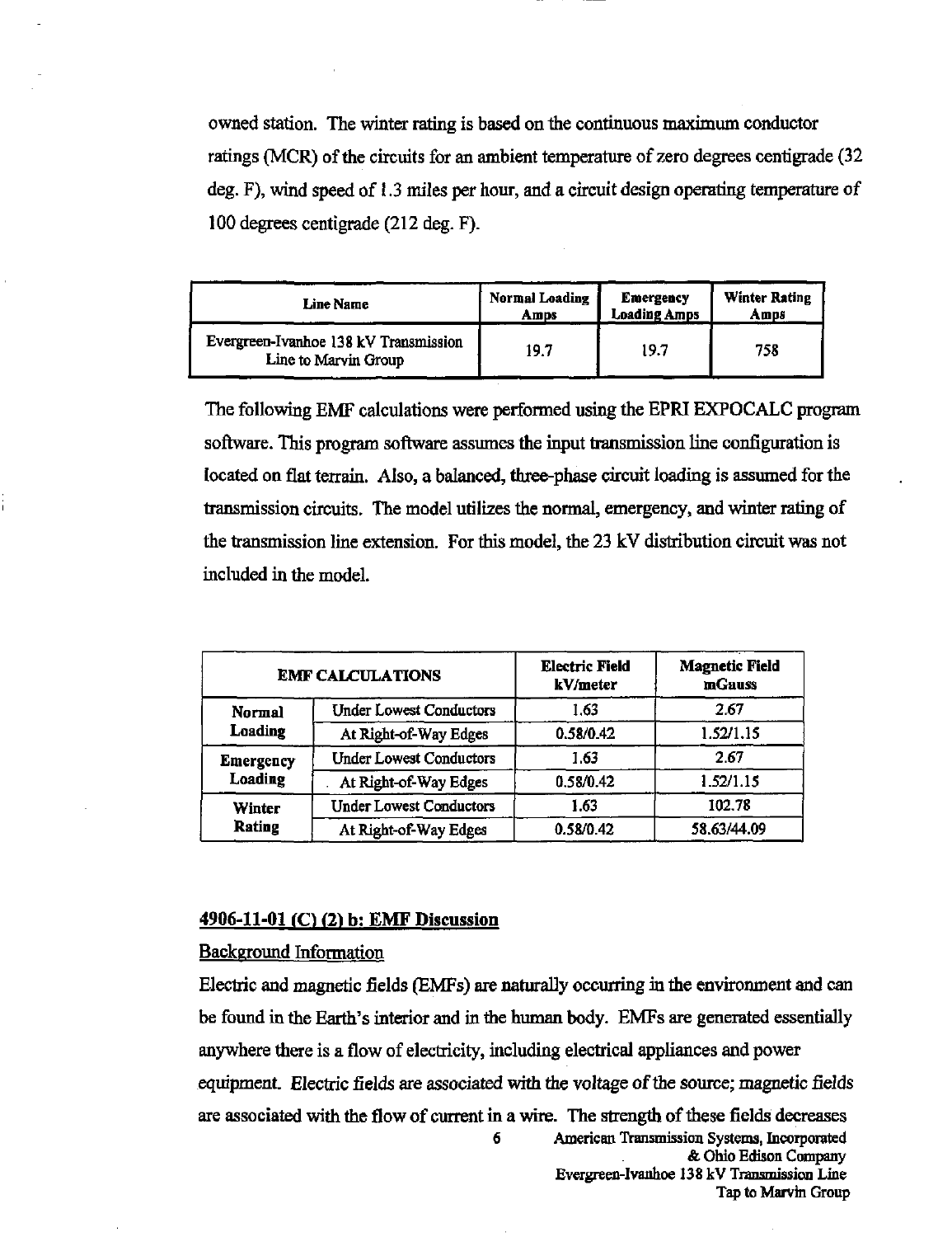rapidly with distance from the source. EMFs associated with electricity use are not disruptive to cells like x-rays or ultraviolet rays from the sun. These fields are thought to be too weak to break molecules or chemical bonds in cells. Extensive research has been conducted over the past three decades to determine whether EMFs are associated with adverse health effects. A number of independent scientific panels have reviewed the research and have stated that there is no basis to conclude that EMFs cause adverse health effects nor has it been shown that levels in everyday life are harmful.

# Recent Developments

As a part of the National Energy Policy Act of 1992, the Electric and Magnetic Fields Research and Public Information Dissemination (EMF RAPID) program was initiated within the five-year effort under the National EMF Research Program. The culmination of this five-year effort resulted in a final RAPID Working Group report, which was released for public review in August 1998. The Director of the National Institutes of Environmental Health Sciences (NEEHS) then prepared a final report to Congress after receiving public comments.

The NIEHS' Director's final report, released to Congress on May 4,1999, concluded that extremely low frequency electric and magnetic fields (ELF-EMF) exposure cannot be recognized at this time as entirely safe because of weak scientific evidence that exposure may pose a leukemia hazard. The Director further stated that the conclusion of this report is insufficient to warrant aggressive regulatory concem.

#### Sources for Additional Information

The following websites sponsored by federal agencies or other organizations provide additional information on EMF:

- Centers for Disease Control/National Institute for Occupational Safety and Health: <http://www.cdc.gov/niosh/topics/emfy>
- National Institute of Environmental Health Sciences (NIEHS) EMF Rapid Program: http://www.niehs.nih.gov/health/topics/agents/emf/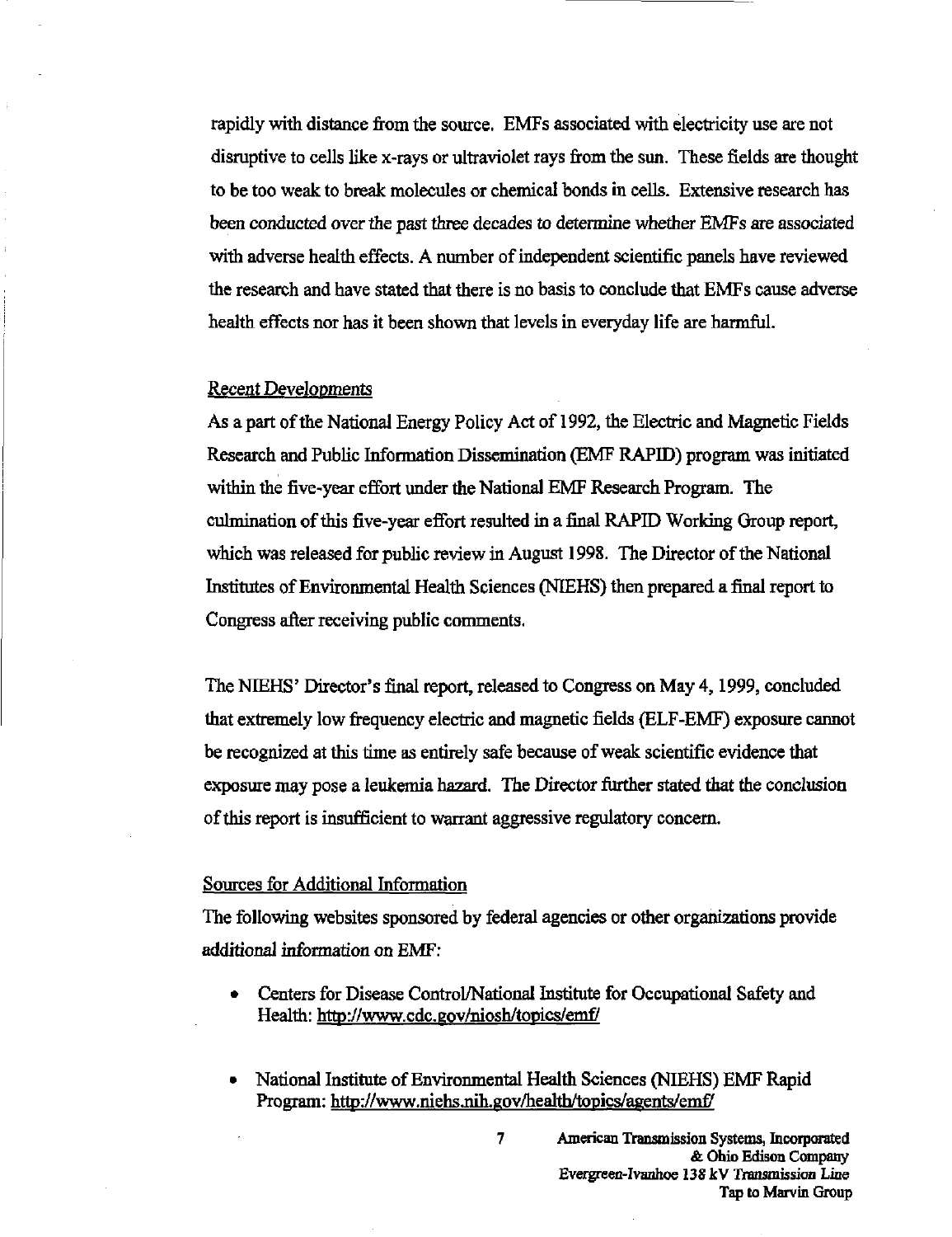# $4906 - 11 - 01$  (C) (3): Estimated Costs

The estimated capital costs by FERC Accounts for the proposed Project are:

| Account                           | Cost      |
|-----------------------------------|-----------|
| 350 Land Rights                   | \$71,000  |
| 355 Poles and Fixtures            | \$67,000  |
| 356 Overhead Conductors & Devices | \$110,000 |
| Removal                           | 9,000     |
| Total                             | \$257,000 |

# 4906-11-01 (D): Socioeconomic Data

# 4906-11-01 (D) (1): Land Use

The Project area is located in an industrial area with some commercial and residential properties. Neighboring land use in the area of the proposed Project is industrial, commercial and residential. Based on the U.S. Bureau of Census estimates, the 2000 population of the City of Warren was 46,832, and Trumbull County was 225,116.

# 4906-11-01 (D) (2): Agricultural Land

There is no agricultural land in use in the area of the Project.

#### 4906-11-01 (D) (3): Archaeological or Cultural Resources

As part of ATSI's investigation of the project site, a search of the Ohio Historic Preservation Office (OHPO) National Register of Historic Places on-line database was conducted. This search did not identify the existence of any historic sites within the project area. Properties in the OHPO database include all Ohio listings on the National Register of Historic Places as well as districts, sites, buildings, stmctures, and objects that are significant in American history, architecture, archeology, engineering, and culture.

8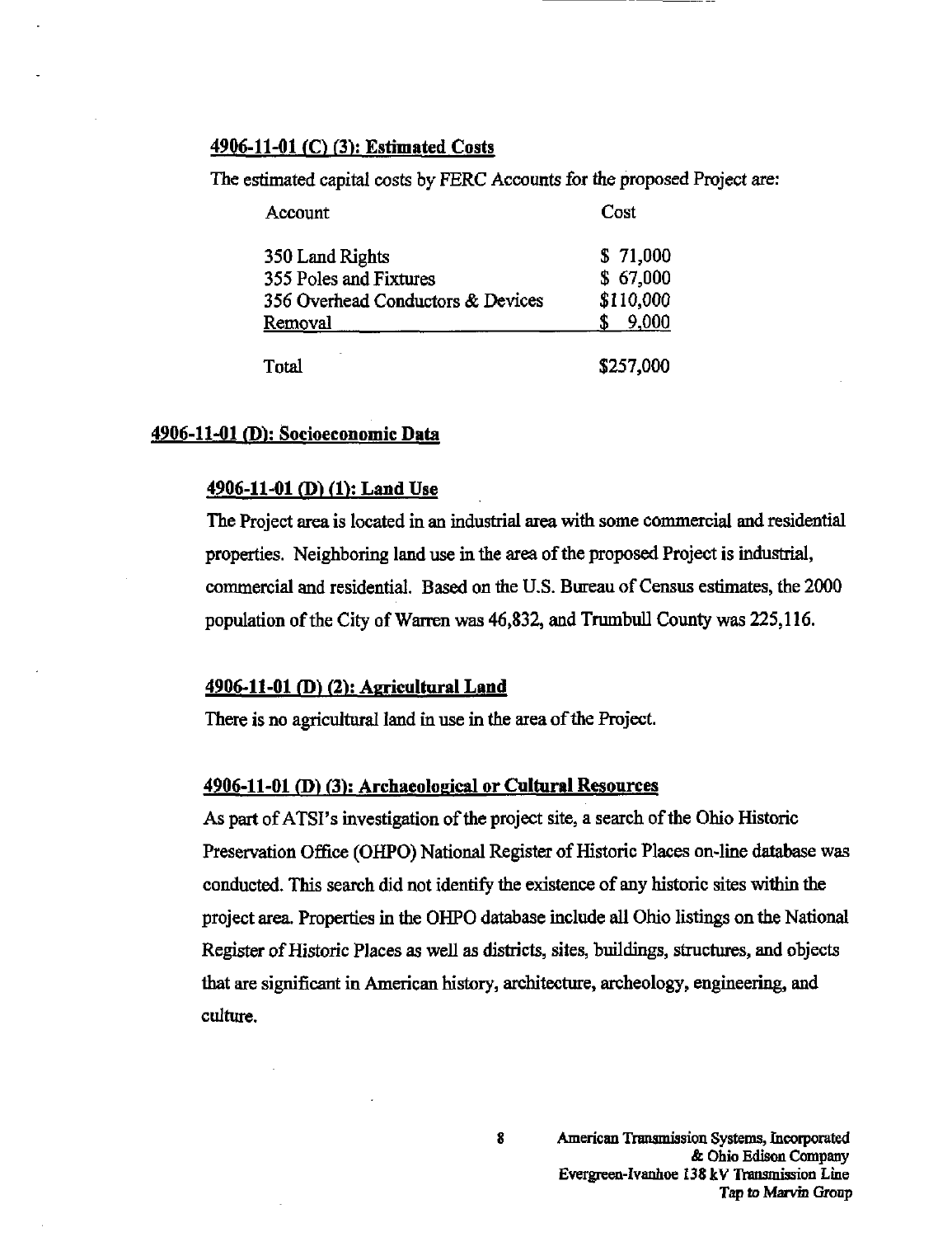# $4906-11-01$  (D) (4) a : Documentation of Letter of Notification Transmittal

This Letter of Notification is being provided concurrentiy to the following officials of the City of Warren, Trumbull County, Ohio.

#### City of Warren

The Honorable Michael J. O'Brien Mayor, City of Warren Warren City Hall 391 Mahoning Avenue NW Warren, OH 44483

Robert A. Marchese President of Council, Warren City Council Warren City Hall 391 Mahoning Avenue NW Warren, OH 44483

#### Trumbull County

The Honorable Paul E. Heltzel Trumbull County Commissioner 160 High St. Wanren, OH 44481

The Honorable Daniel E. Polivka Trumbull County Commissioner 160 High St. Warren, OH 44481

The Honorable Frank S. Fuda Trumbull County Commissioner 160 High St. Warren, OH 44481

Darla K. Neugebauer Clerk of Council, Warren City Council Warren City Hall 391 Mahoning Avenue NW Warren, OH 44483

William Totten Director of Engineering, Planning and Building, City of Warren Warren City Hall 540 Laird Ave. SE Warren, OH 44484

David DeChristofaro, P.E., P.S. Trumbull County Engineer 650 North River Rd. NW Warren, OH 44483

Bill Miller Director, Planning Commission 347 North Park Avenue Warren, OH 44481

Copies of the transmittal letters to these officials have been included with the transmittal letter submitting this Letter of Notification to the Ohio Power Siting Board.

# $4906-11-01$  (D) (4) b: Public Information Program

Ohio Edison's Manager of External Affairs will advise local officials of features and the status of the proposed transmission line Project as necessary.

9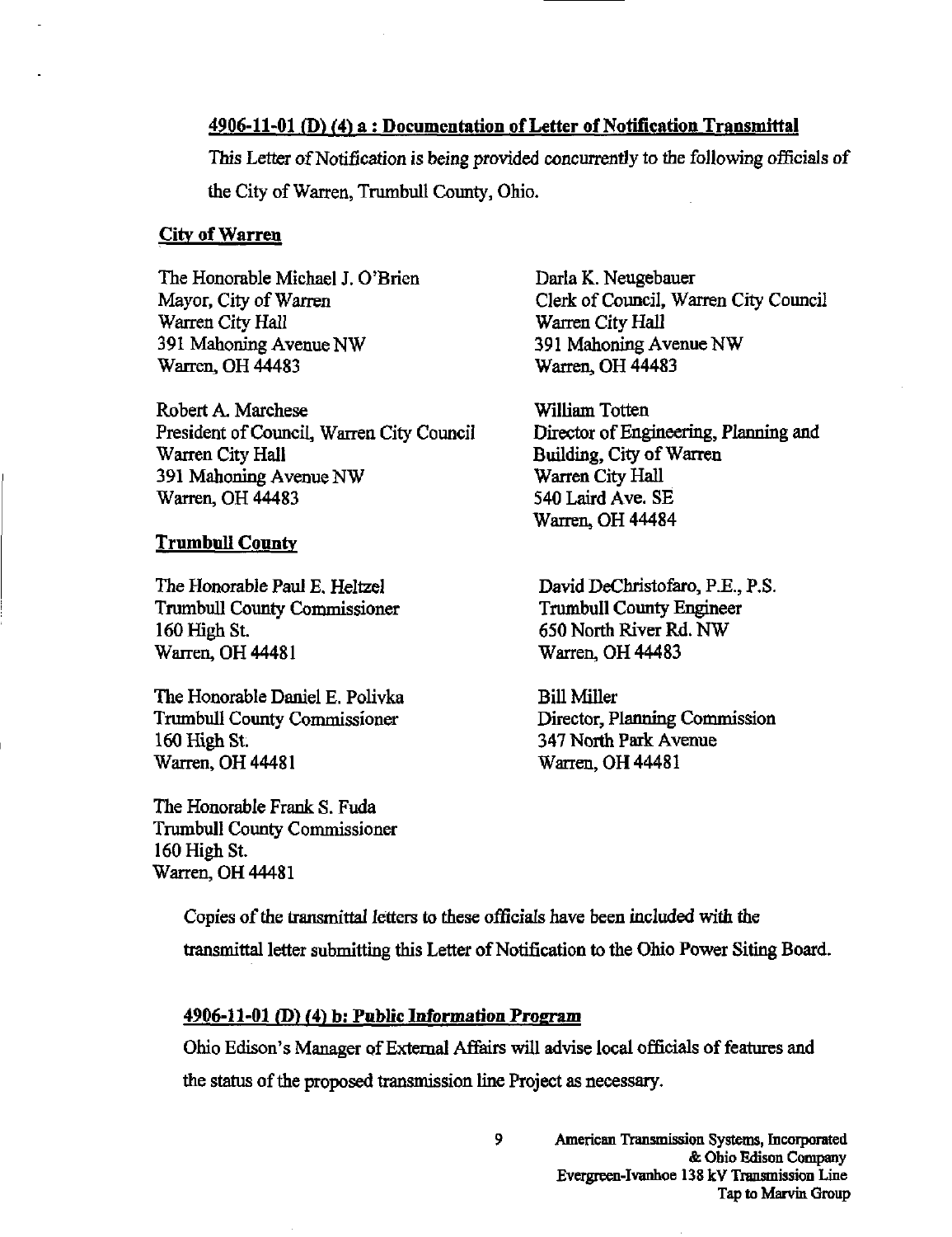#### 4906-11-01 (D) (5): Current or Pending Litigation

There is no known current or pending litigation involving this Project.

#### $4906-11-01$  (D) (6): Local, State, and Federal Requirements

There are no known local, state, or federal requirements that must be met prior to commencement of constmction on the proposed transmission line Project.

#### $4906-11-01$  (E): Environmental Data

#### 4906-11-01 (E) fl): Endangered, Threatened, and Rare Species Investigation

As part of our investigation, a request was submitted to the Ohio Department of Natural Resources (ODNR) on March 22, 2010 to research the presence of any endangered, threatened, or rare species within the project area. The ODNR's March 29, 2010 response, attached as Exhibit 10, indicated that they have no records within the identified project area.

#### 4906-11-01 (E) (2): Areas of Ecological Concem

A visual assessment of the Project area did not identify any areas of ecological concem in the immediate vicinity of the Project.

# 4906-11-01 (E) (3): Additional Information

Constmction and operation of the proposed Project will be in accordance with the requirements specified in the latest revision of the NESC as adopted by the PUCO and will meet all applicable safety standards established by OSHA.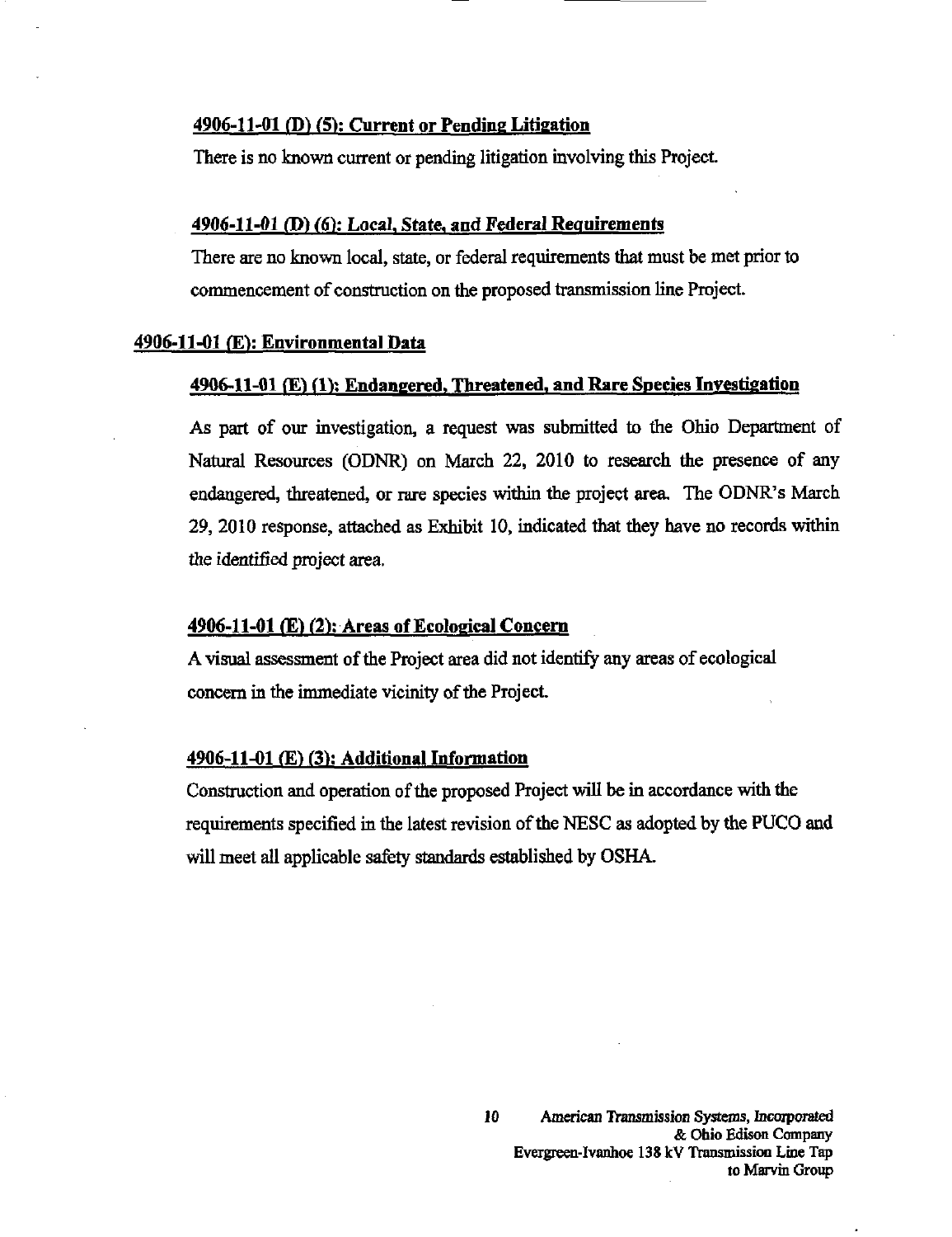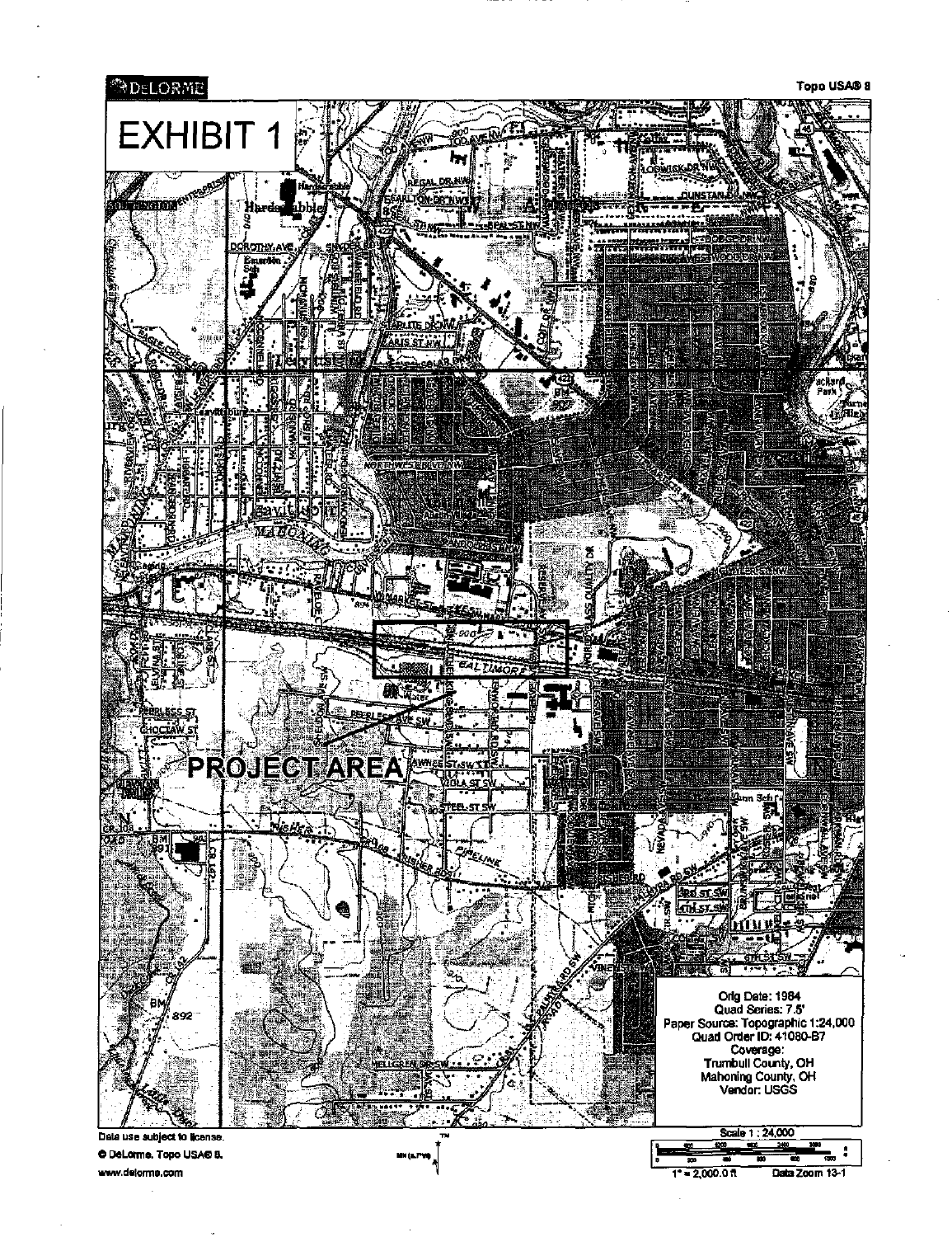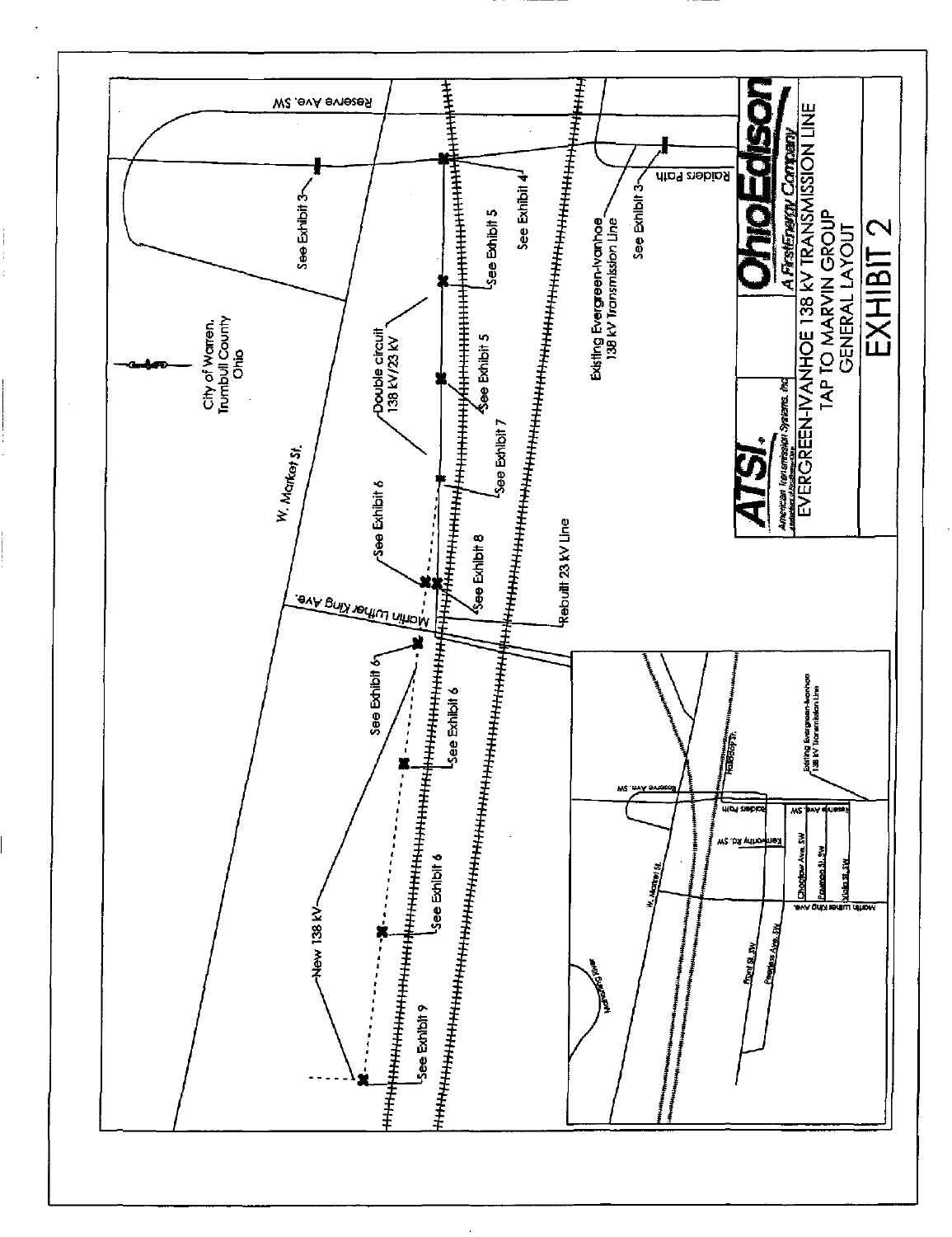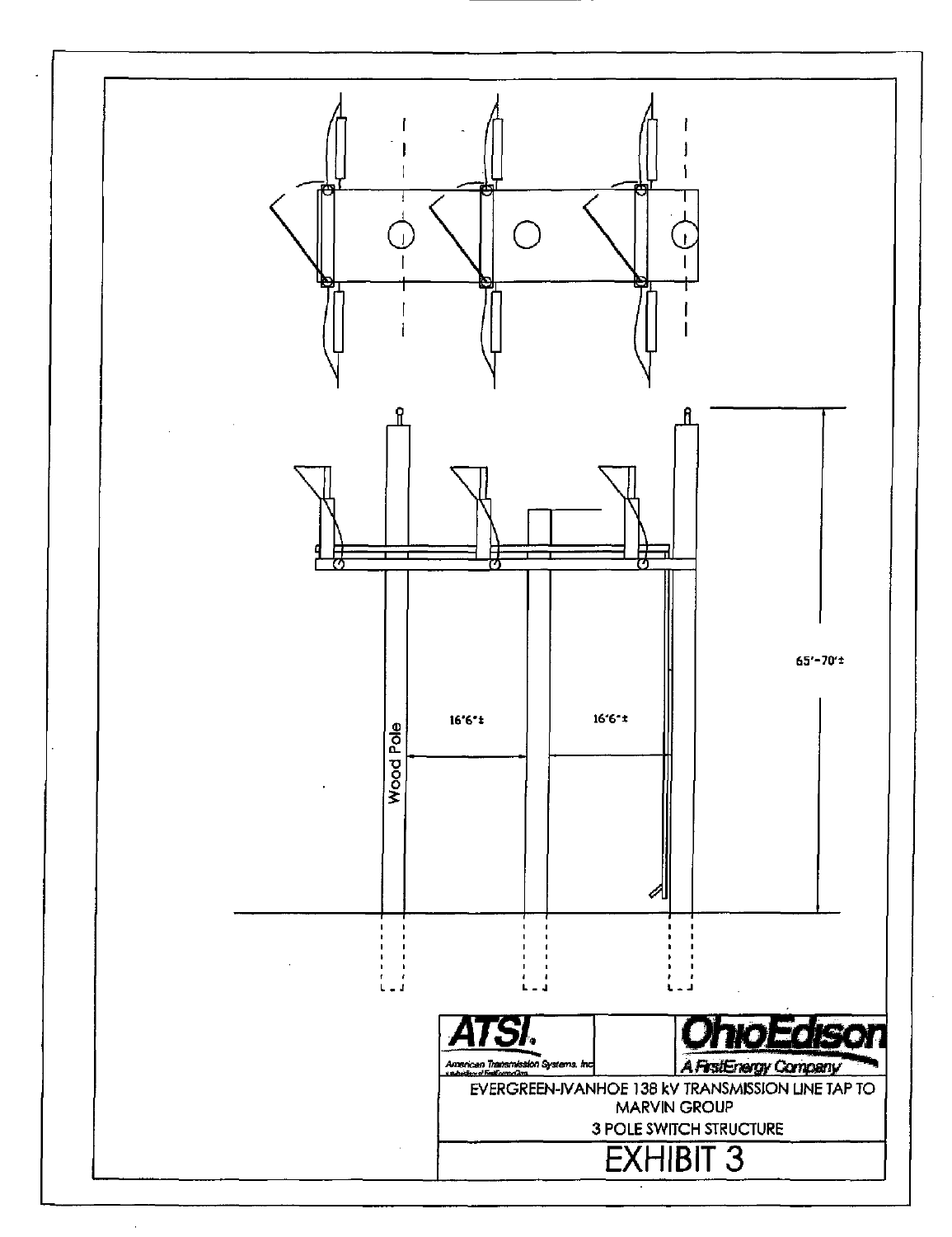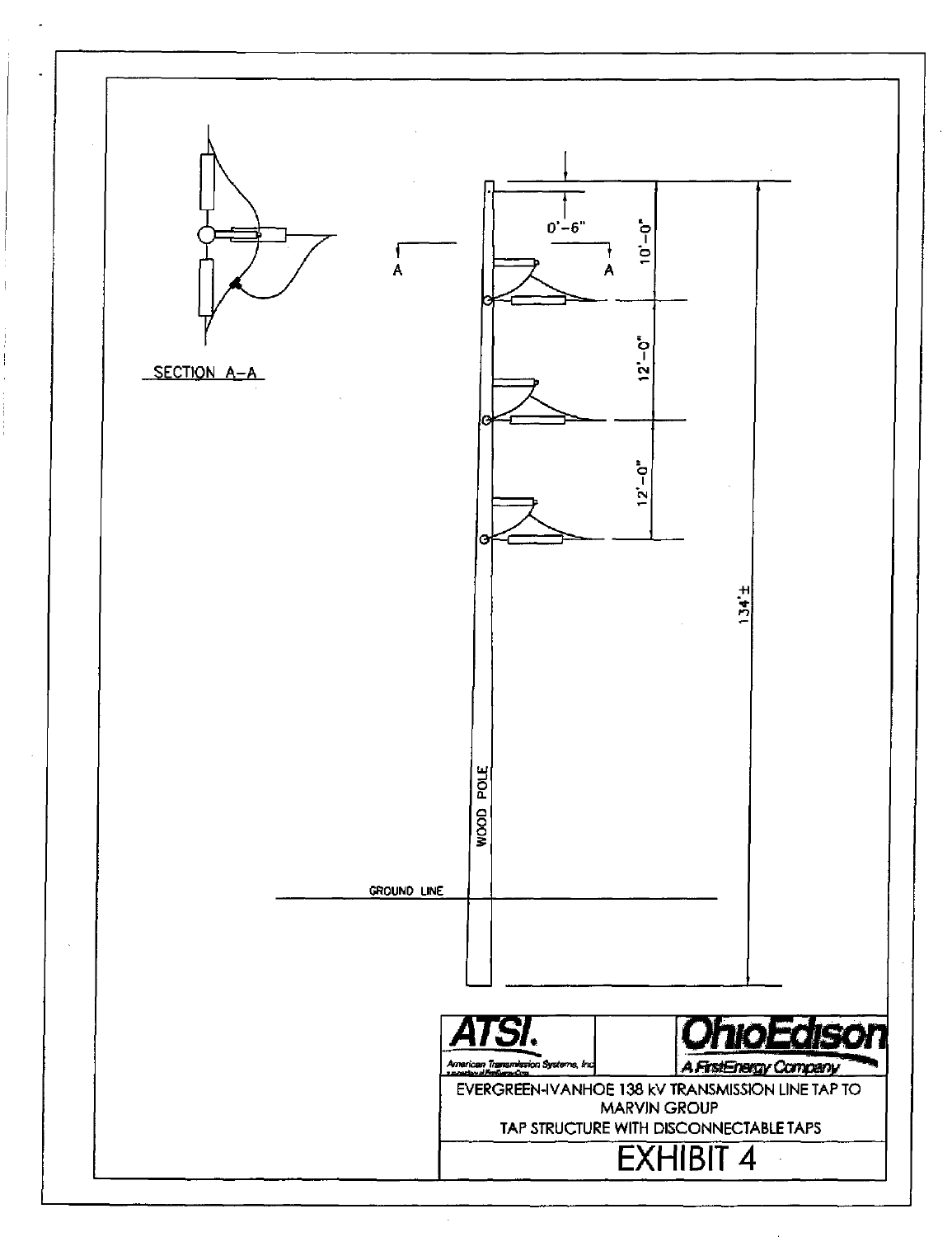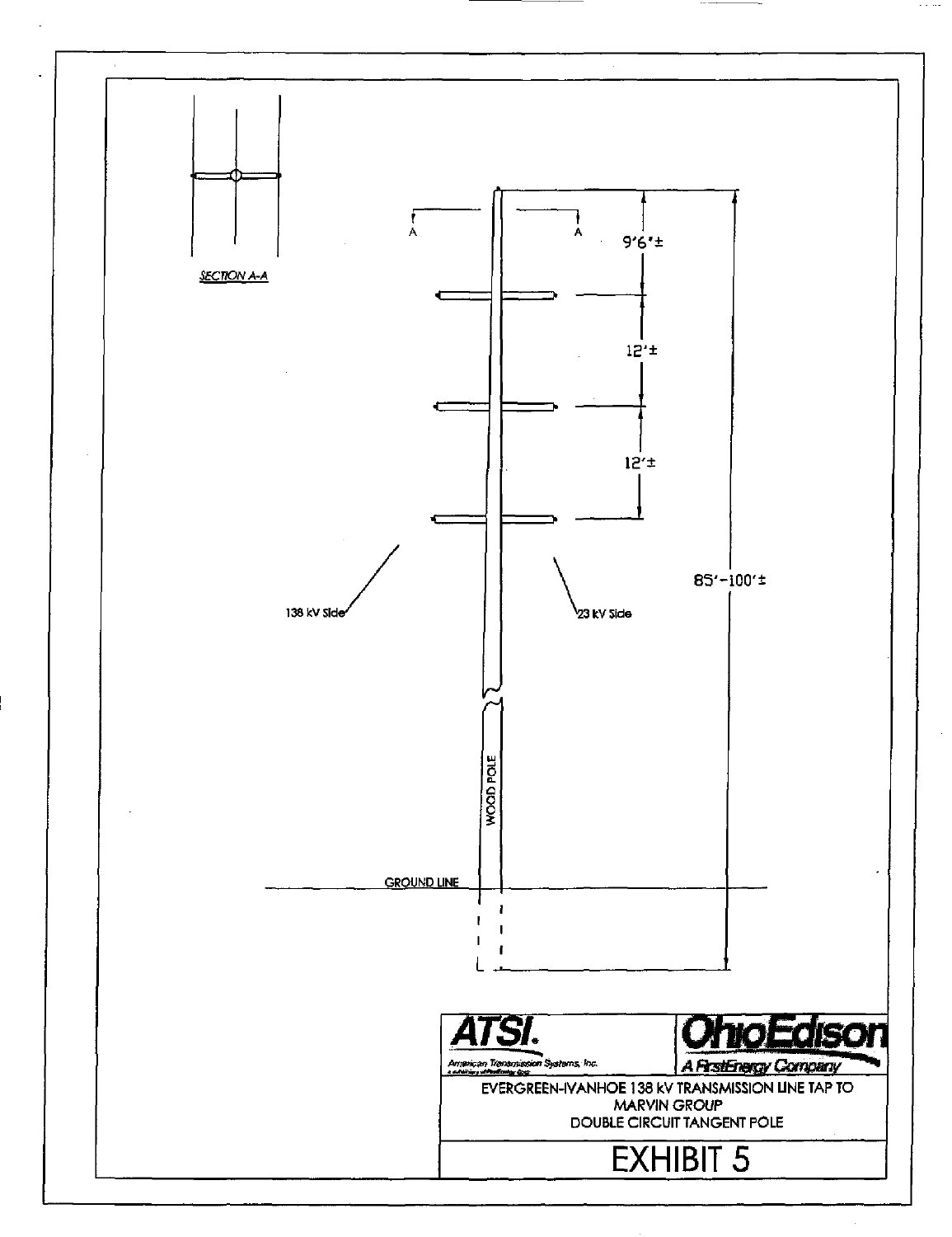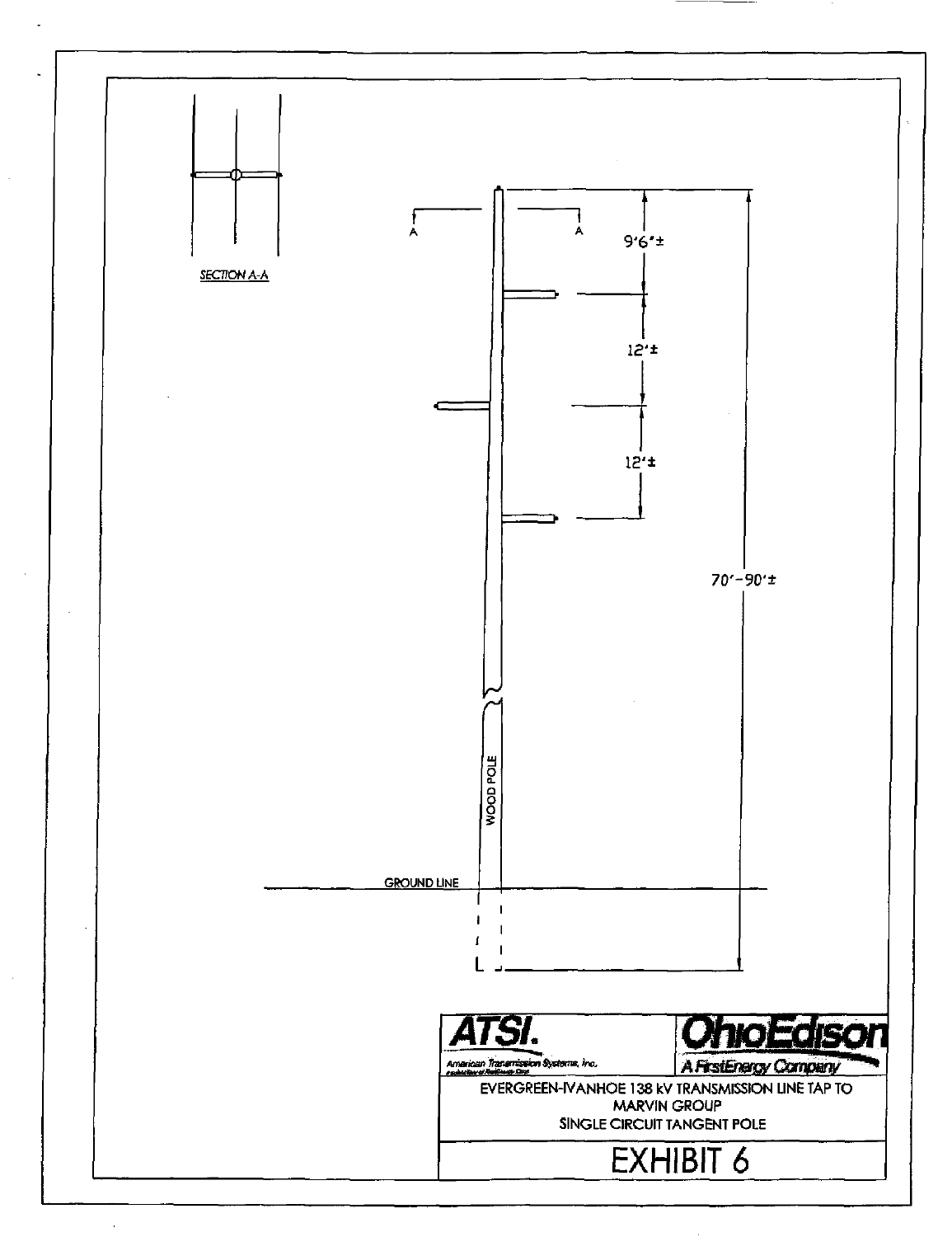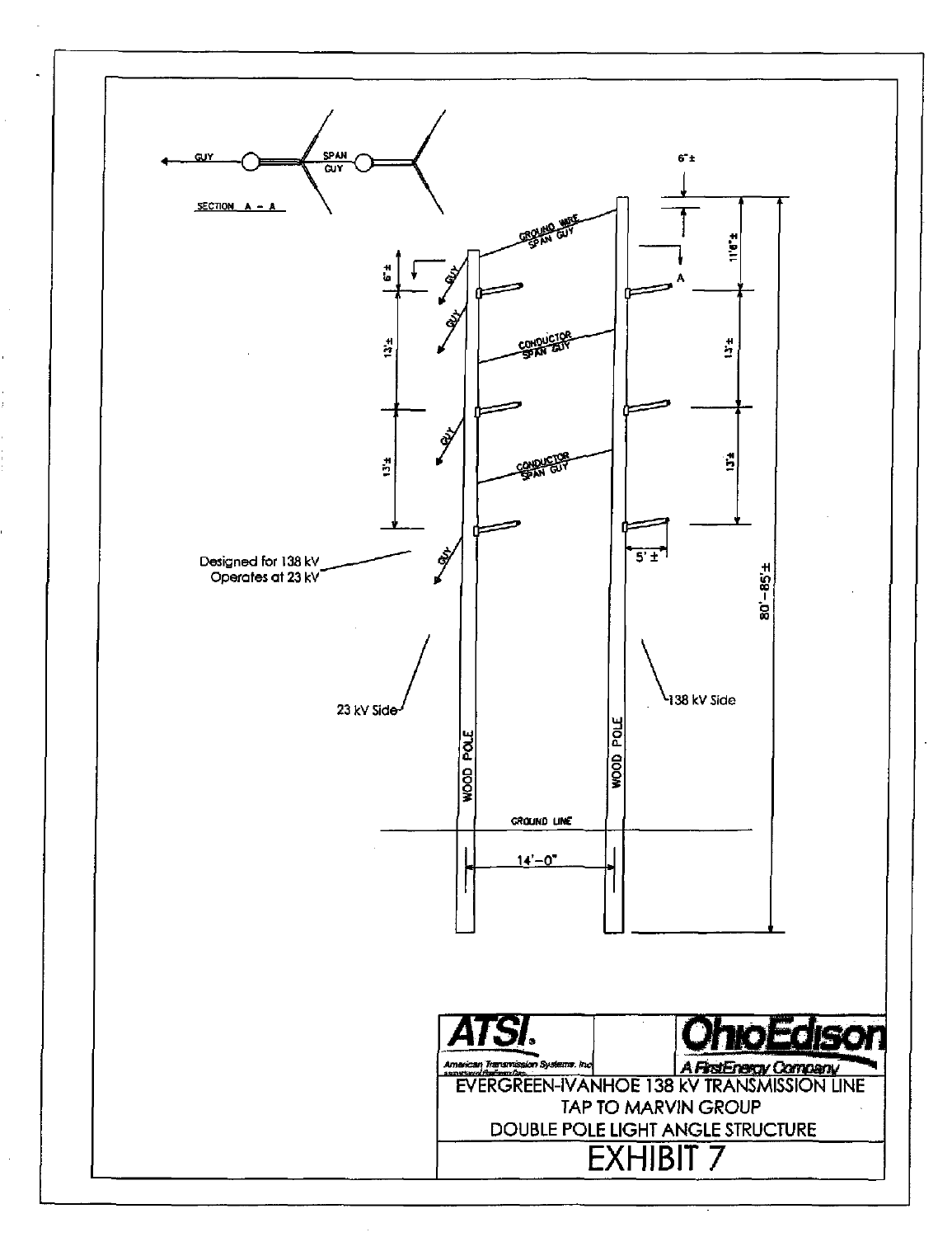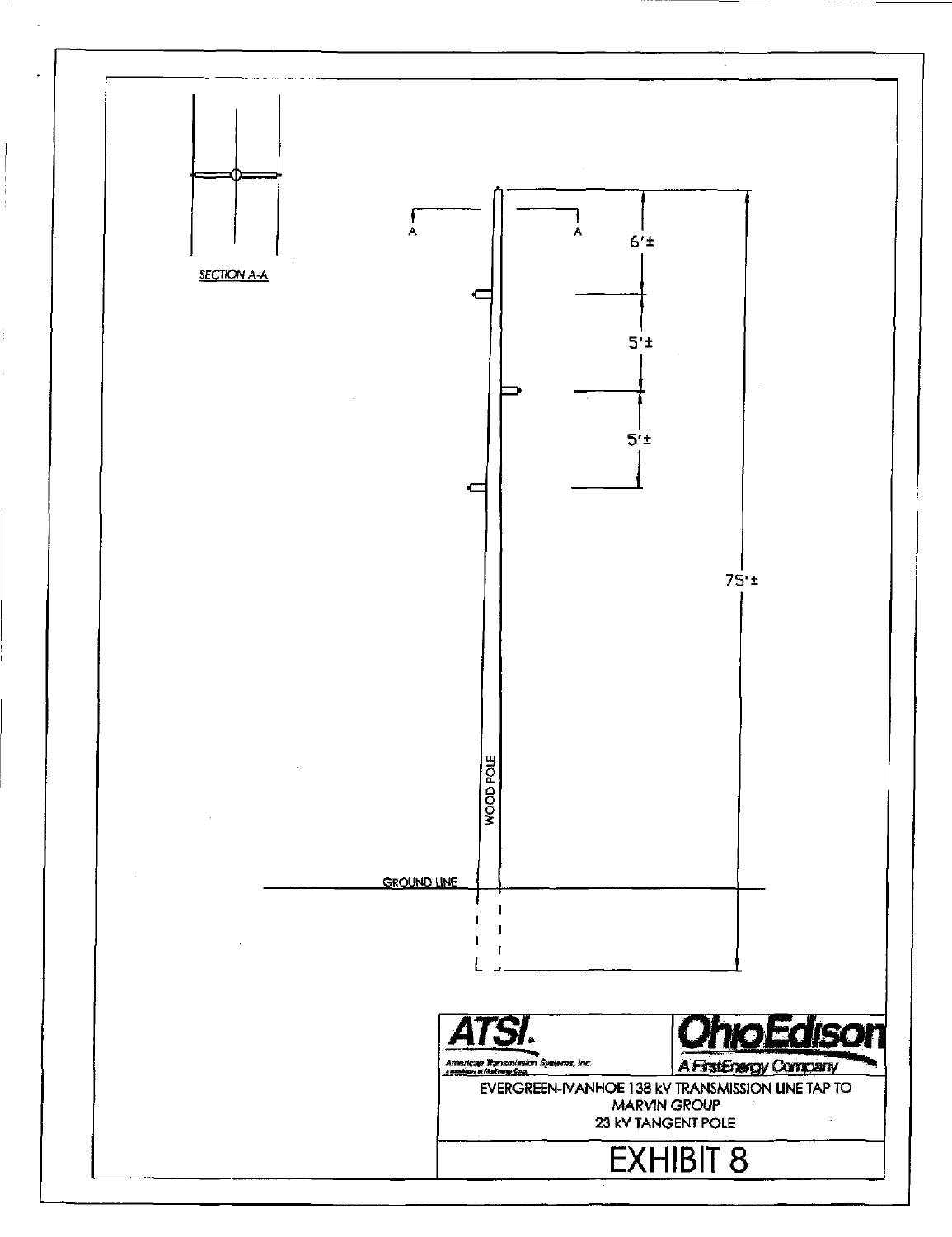